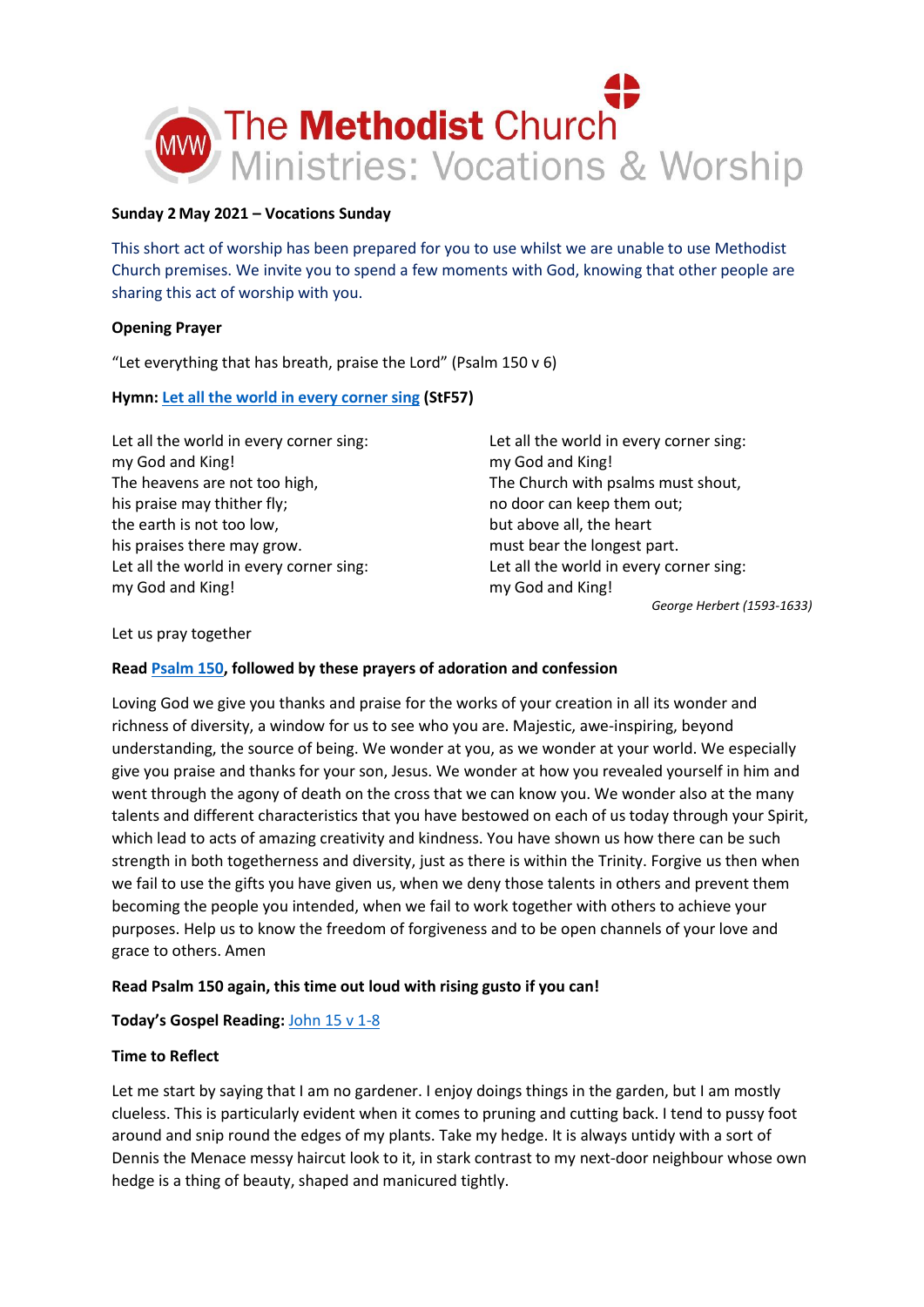I remember the first winter in my last house, when I was horrified by what the council workers did to the beautiful oak trees lining the Crescent where I lived. It looked devastated, like a nuclear bomb had gone off nearby. I nearly wrote in to complain. I needn't have worried, of course – they did know what they were doing and by the end of that summer the trees were back, only better, with more strength and shape from the new growth.

Pruning and cutting back is essential to the process of growth. Particularly to fruit bearing plants like the vine. Jesus knew it, hence the wonderful image of John 15 v1-8, which has much to say to us this Vocations Sunday.

In the Old Testament the vine is a symbol of Israel, but it is usually mentioned in the context of having been allowed to run wild, for example in Isaiah 5. Vines in the Middle East were (and still are) fast growing and if left unchecked would grow in all directions, with lots of branches, meaning that the fruit bearing branches produced lots of small, poor quality fruit. Quite simply, to produce a good crop, there needed to be regular ruthless pruning, particularly in its early years. Jesus says that he is the true vine, the true Israel if you like and he exhorts his disciples to abide in him, to allow God who is the gardener to prune back those useless and tangled branches, so that good fruit will be produced.

Many of us in the Church (and I include myself too) could learn from this. We take on too many jobs, have too many roles and hats to wear and consider ourselves indispensable. Who else would do it, if not me? The place would fall apart without me, we say. Well maybe we should just try it. Step back. If you do have 3 roles, give up 2 and give your all to the one remaining role. I am not necessarily the best person to invoke garden wisdom, but even I have noticed that you create a space in the garden something else will soon grow there. Perhaps by hanging on to those 2 extra roles we not only reduce the quality of the fruit we produce, but we are preventing others exercising their calling and ministry.

On this Vocations Sunday, when we are asked to reflect on the part we play in the ministry of God's Church, we should consider what needs pruning in our lives, so that the Vine produces abundant, sweet fruit. Sometimes less is more. And if you find this message hard, no sour grapes, please!

Take a time to sit quietly

#### **Prayers of concern**

Loving, Lord God, help each of us to abide in you and produce fruit, not any old fruit, but the best fruit we can. Prune us back, remove those areas of our lives that get in the way of each other and help us to concentrate on the things you have truly called us to do. Help us to realise the gifts you have given us and how best to use them for your Kingdom.

Loving, Lord God may your Church be a window to you, that the world may see your love for all people in action. Bring an end to bickering, nit-picking and in-fighting. Unite your Church, give it a voice to challenge injustice and act with kindness. Make it a safe space, where people can reach their potential and work together. Help it to grow in love and produce rich fruit in abundance.

Loving, Lord God, we bring our world and local communities to you. So much conflict, hurt and suffering. We think of those mourning loved ones, those who feel isolated and cut off from family and friends due to the pandemic, those who live in fear for whatever reason. Bring the fruit of